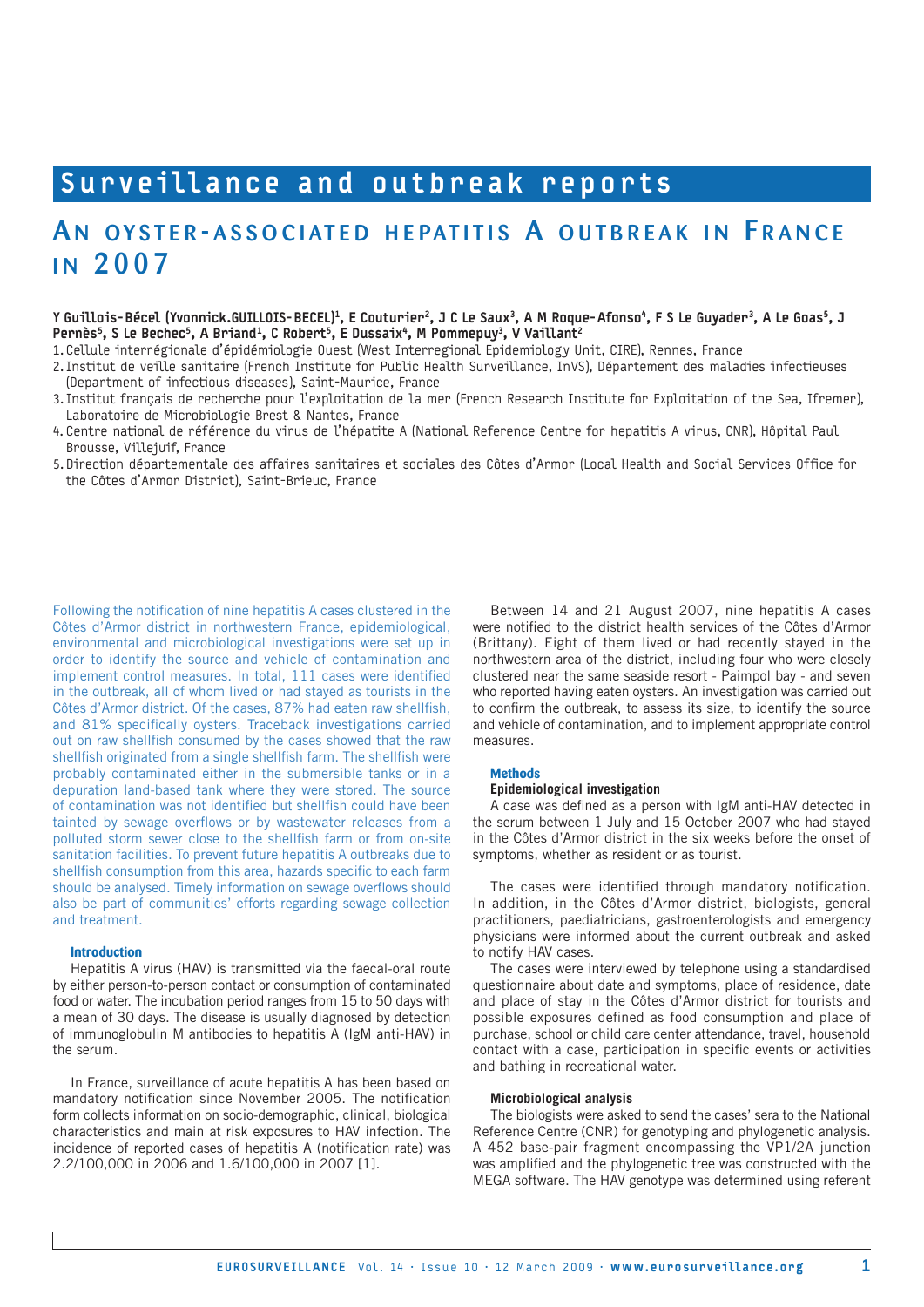sequences whose GenBank accession numbers were X75215, AB020264, AF357222 for genotype IA, M14707 and M20273 for genotype IB, AY644676 for genotype IIA, AY644670 for genotype IIB, AY644337 and AJ299464 for genotype IIIA, D00924 for genotype V. Two other sequences, published by the CNR in the Event (Enteric Virus Emergence, New Tools) database were added for genotype IIIA: 2004-AUV-SEF-GIII and 2004-PB-CL-GIII.

#### **Traceback investigations**

Traceback investigations were carried out on suspected contaminated food for cases who had stayed briefly (less than 15 days) in the Côtes d'Armor district during the estimated at risk period and for cases included in clusters with common meals (as at family events). For these cases, places and dates of purchase and consumption of the suspected food could be determined precisely.

#### **Environmental investigation**

In order to determine the origin of the contamination of the suspected shellfish, the functioning of the sewage system and wastewater treatment plants located around Paimpol bay during June and July 2007 was investigated.

Laboratory testing for HAV was performed on shellfish samples collected between 24 August and 24 October from shellfish beds of Paimpol bay and on storage tanks located on the foreshore. Wild oysters around the bay, storm sewage, sludge, raw and treated sewage were also sampled for microbiological analyses. Viruses were extracted form shellfish tissues or concentrated from 40 ml of water samples before extraction and purification of nucleic acids [2,3]. All steps were controlled by adding a mengovirus at the first step of the extraction (extraction efficiency control) or external control RNA (inhibitors removal controls) in the real-time RT-PCR mix. Real-time RT-PCR was done as described [4].

#### **Results**

#### **Epidemiological investigation**

One hundred and eleven cases were identified. The symptoms occurred between 25 July and 9 October (weeks 30 to 41), mainly during weeks 32 and 33 (Figure 1). One hundred and six cases were interviewed.

Fifty-seven cases were tourists, either French or foreigners, including six cases who were living abroad: in Germany (1), the Netherlands (1) and Switzerland (4). The date of stay was collected for 53 tourists: 39 (74%) were present in the Côtes d'Armor district on 13 July, 46 (87%) on 14 July and 43 (81%) on 15 July. Twentysix tourists were present in the area exclusively during the 7 to 22 July period.

The fifty-four (51%) remaining cases were living in the Côtes d'Armor district (Figure 2). The places of residence or stay in the district were clustered in the northwestern area near the towns of Paimpol and Lannion (Figure 3).

Among the 106 interviewed cases, 54 were men and the median age of cases was 40 years (range: 4 to 82 years). Eighty-eight cases (83%) reported jaundice and 28 (26%) were hospitalised. No death was reported.

At risk exposures were documented for 89 cases that occurred between 25 July and 2 September (weeks 30 to 35). All cases had eaten molluscan shellfish in the Côtes d'Armor district. Seventyseven (87%) had eaten bivalve molluscs that are usually eaten raw (oysters, warty venus, carpet shells, european bittersweets); 72 (81%) cases including the 26 cases who stayed briefly in the Côtes d'Armor district had eaten oysters (Table). Moreover, three clusters with common meals were identified among seven cases:

#### **F i g u r e 1**

**Cases of hepatitis A among residents and tourists in the Côtes d'Armor district outbreak, France, 2007, by week of onset (n=108)**

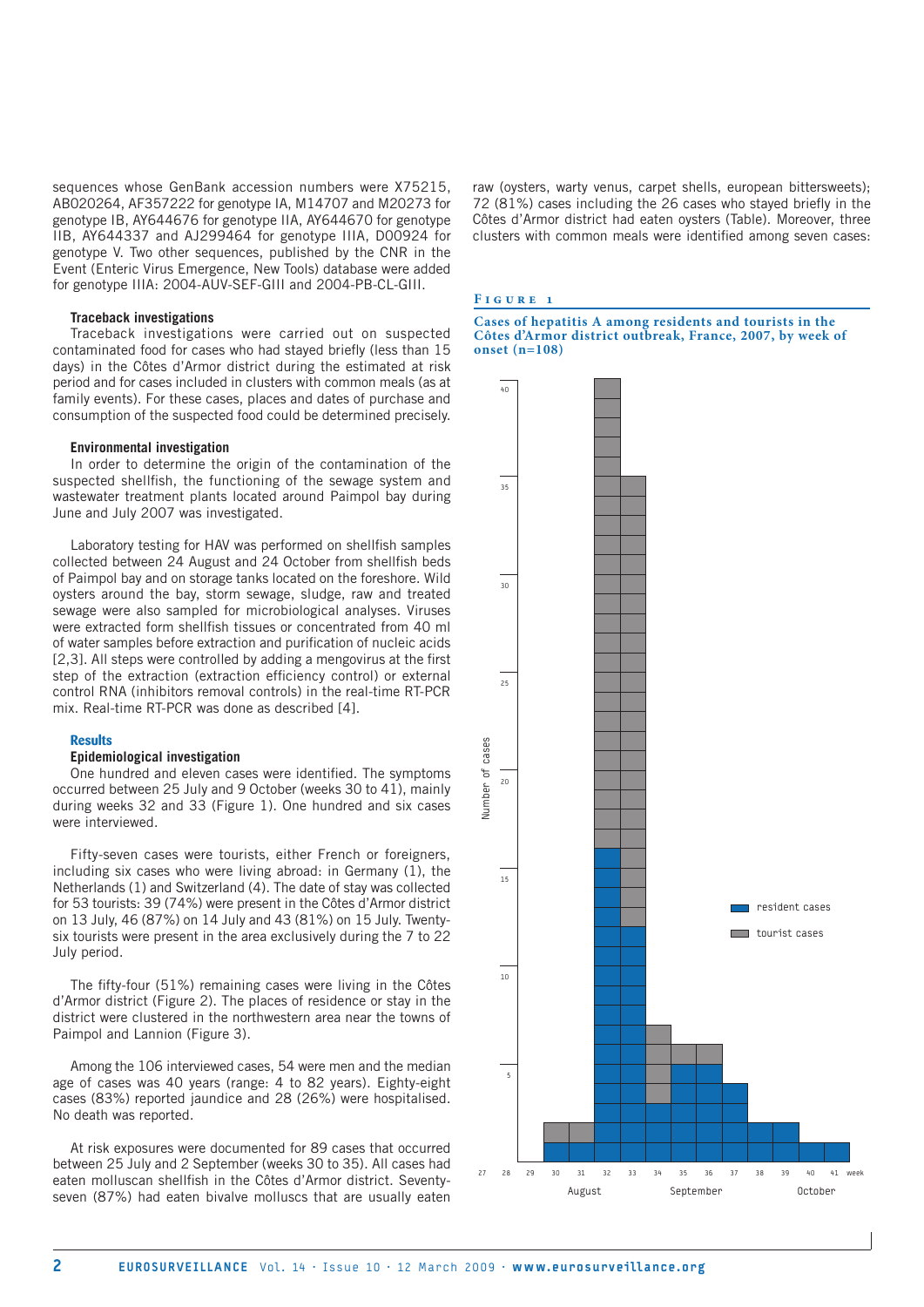#### **F i g u r e 2**

**F i g u r e 3**

**d'Armor district outbreak, France, 2007 (N=111)** Other French district 51 cases Abroad 6 cases

**Place of permanent residence for cases of hepatitis A in the Côtes** 



**Place of residence or stay for cases of hepatitis A in the Côtes d'Armor district outbreak, France, 2007, by municipality** 

The Côtes d'Armor district 54 cases

two cases were linked to a meal on 13 July, two cases to a meal on 15 July and three cases to another meal on 15 July. Six of the seven cases had eaten raw shellfish.

The consumptions of raw vegetables, herbs and unpeeled fruits were documented for 80 cases. Tomatoes and lettuce had been consumed by 74 (92%) and 72 (90%) cases respectively. The other at risk exposures concerned less than 60% of the cases.

#### **Microbiological analysis**

Among the 71 sera received at the CNR, viral RNA was detected for 68 sera; 66 sequences were identical over an analysable 425 base-pair fragment and were clustered with genotype IIIA strains. The two other sequences differed only by one nucleotide change.

#### **Traceback investigations**

Considering the epidemic curve, the incubation period and the dates of stay of the affected tourists, it was estimated that the contaminated shellfish were probably consumed between 7 and 22 July. Traceback investigations were carried out for 20 of the 26 cases who had eaten oysters and stayed in the Côtes d'Armor district exclusively during this period. Seventeen cases had bought oysters from one farm located at the north of Paimpol bay, partly on the farm itself and partly through restaurants, supermarkets or fish shops. Although there were seven farms in the bay at the time of the outbreak, 13 of the 17 cases had exclusively consumed oysters originating from this particular farm. Among the three cases who had not consumed the oysters from the suspected farm, two had eaten other raw shellfish from the same farm and the last one had consumed wild oysters picked up near the farm. The raw shellfish consumed by six of the cases linked to the three clusters were exclusively originating from the previously mentioned suspected farm. On this farm, the shellfish from different production areas had been stored in submersible storage tanks up to 10 days and then depurated during 48 hours in a land-based tank before being sold. The farm was located near a storm sewer outlet at the north of the bay.

#### **Environmental investigation** *Sanitation of the bay*

A separate sewage system with 16 pumping stations collects the wastewaters of Paimpol and Ploubazlanec in the north and northwest areas of the bay. The treatment plant is an activated sludge plant; a buffer tank is used to regulate and adapt the sewage inflow to the plant's capacity (22,000 inhabitant equivalents). There is no disinfection treatment. The disposal is located near Paimpol harbor entrance at the very far end of the bay. Local streams disperse the treated effluents towards the north seashore of the bay. This seems to have an impact on the bathing water quality at the two beaches closest to the disposal and each has once been classified C (water liable to be temporarily polluted) during the 2001 and 2006 summers. The months of June and July 2007 were much rainier than the same months of the 1997-2006 period: 85.4 mm vs 40.2 mm in June and 88.2 mm vs 51.5 mm in July. The monitoring of the sewage collecting and treatment installations revealed sewage overflows due to heavy rains: 300 m3 of diluted raw sewage discharged from the buffer tank on 24 June which was a neap tide day, and overflows from eight different pumping stations on 23 July. At the north of the bay, 40 houses, whose connection to the sewerage system is scheduled in the next few years, were served by on-site sanitation systems. Whether the facilities were working or not was not known at the time of the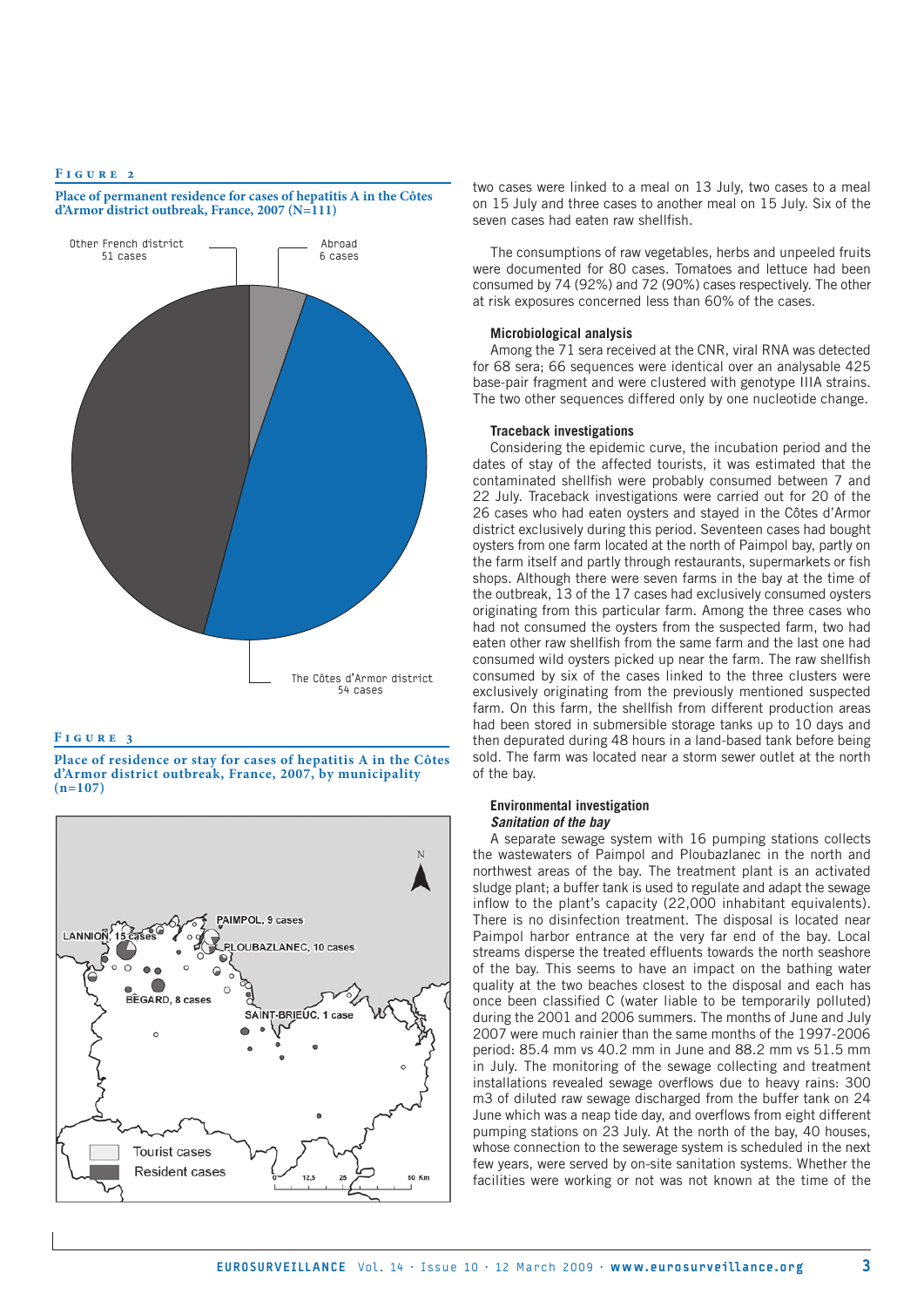investigation. A storm sewer outlet was also identified in the vicinity of the suspected shellfish farm.

#### **Microbiological results**

For viral investigations, a total of eight shellfish samples, four sludge and 24 water samples were analysed. All these samples were negatives for HAV RNA using the primer set and probe located in the 5'NC region. All the controls such as extraction efficiency and absence of inhibitors were verified, eliminating false negative result option.

#### **Discussion and conclusion**

We described a large hepatitis A outbreak which was the largest reported since the beginning of the mandatory notification in November 2005. Previously only two larger outbreaks had been reported in France, in 1992 and 1997 [5,6].

The results of the investigations indicated that it was a common point source outbreak due to the consumption of raw shellfish between 7 and 22 July 2007. The shellfish - mainly oysters originated from a single farm located at the north of Paimpol.

The consumption of raw shellfish and especially oysters was frequently reported among the cases. The proportion of the cases who consumed oysters (81%) was much higher than in the CALIPSO study carried out on a population selected for its heavy sea product consumption (61%) [7]. The consumption of raw shellfish among the cases was similar to those observed in previous hepatitis A outbreaks that occurred in Brittany in the Côtes d'Armor district in 1999 (oyster consumption: 88%) and in the Morbihan district in 1992-1993 (raw shellfish consumption: 81%) [6].

Raw seafood, and oysters in particular, are a well-known source of HAV outbreaks in France [5,6,8] and abroad [9,10].

Although more than 90% of the cases reported having eaten lettuce and tomatoes, the diversity of the purchasing places, the ban on using sewage sludge for market gardening, and the absence of wastewater reuse in French agriculture ruled out the hypothesis that raw vegetables might have been the vehicle for HAV in the outbreak described here.

Trace-back investigations revealed that the raw shellfish consumed by cases originated from only one farm and one site of Paimpol bay. During the period of suspected contamination, the French Research Institute for Exploitation of the Sea (Institut français de recherche pour l'exploitation de la mer – Ifremer) shellfish surveillance network (Réseau de Contrôle Microbiologique - Remi) had no evidence of faecal contamination of the shellfish ground areas (data not shown).The investigations suggested that the shellfish were probably contaminated on the farm, in the

#### **T a b l e**

**Molluscan shellfish consumptions during six weeks prior to symptoms onset in cases of hepatitis A in the Côtes d'Armor district outbreak, France, 2007 (n=89)**

|                                                                                                         | Cases who stayed exclusively in the Côtes d'Armor district<br>during the period at-risk (7-22 July, 2007),<br>n (%) | Other cases.<br>n (%) | All cases.<br>n (%) |
|---------------------------------------------------------------------------------------------------------|---------------------------------------------------------------------------------------------------------------------|-----------------------|---------------------|
| Raw bivalve molluscs:                                                                                   | 26 (100)                                                                                                            | 51(81)                | 77(87)              |
| Japanese oysters<br>(Crassostrea gigas)                                                                 | 26 (100)                                                                                                            | 46 (73)               | 72 (81)             |
| Warty venus<br>(Venus verrucosa)                                                                        | 8(31)                                                                                                               | 17(27)                | 25(28)              |
| Grooved carpet shells<br>(Ruditapes decussates),<br>Japanese carpet shells<br>(Ruditapes philippinarum) | 9(35)                                                                                                               | 13(21)                | 22(25)              |
| Common european bittersweets<br>(Glycymeris glycymeris)                                                 | 4(15)                                                                                                               | 8(13)                 | 12(13)              |
| Gastropod and other bivalve molluscs                                                                    |                                                                                                                     |                       |                     |
| Mussels<br>(Mytilus edulis)                                                                             | 11 (42)                                                                                                             | 42 (67)               | 53 (60)             |
| Periwinkles<br>(Littorina littorea)                                                                     | 9(35)                                                                                                               | 25(40)                | 34 (38)             |
| Whelks<br>(Buccinum undatum)                                                                            | 10 (38)                                                                                                             | 22(35)                | 32 (36)             |
| Common scallops<br>(Pecten maximus)                                                                     | 6(23)                                                                                                               | 14 (22)               | 20(22)              |
| Limpets<br>(Patella vulgata)                                                                            | 0(0)                                                                                                                | 2(3)                  | 2(2)                |
| Common cockles<br>(Cerastoderma edule)                                                                  | 2(8)                                                                                                                | 7(11)                 | 9(10)               |
| Hard shell clams<br>(Merceneria merceneria)                                                             | 1(4)                                                                                                                | 0(0)                  | 1(1)                |
| All gastropod and bivalve molluscs                                                                      | 26 (100)                                                                                                            | 63 (100)              | 89 (100)            |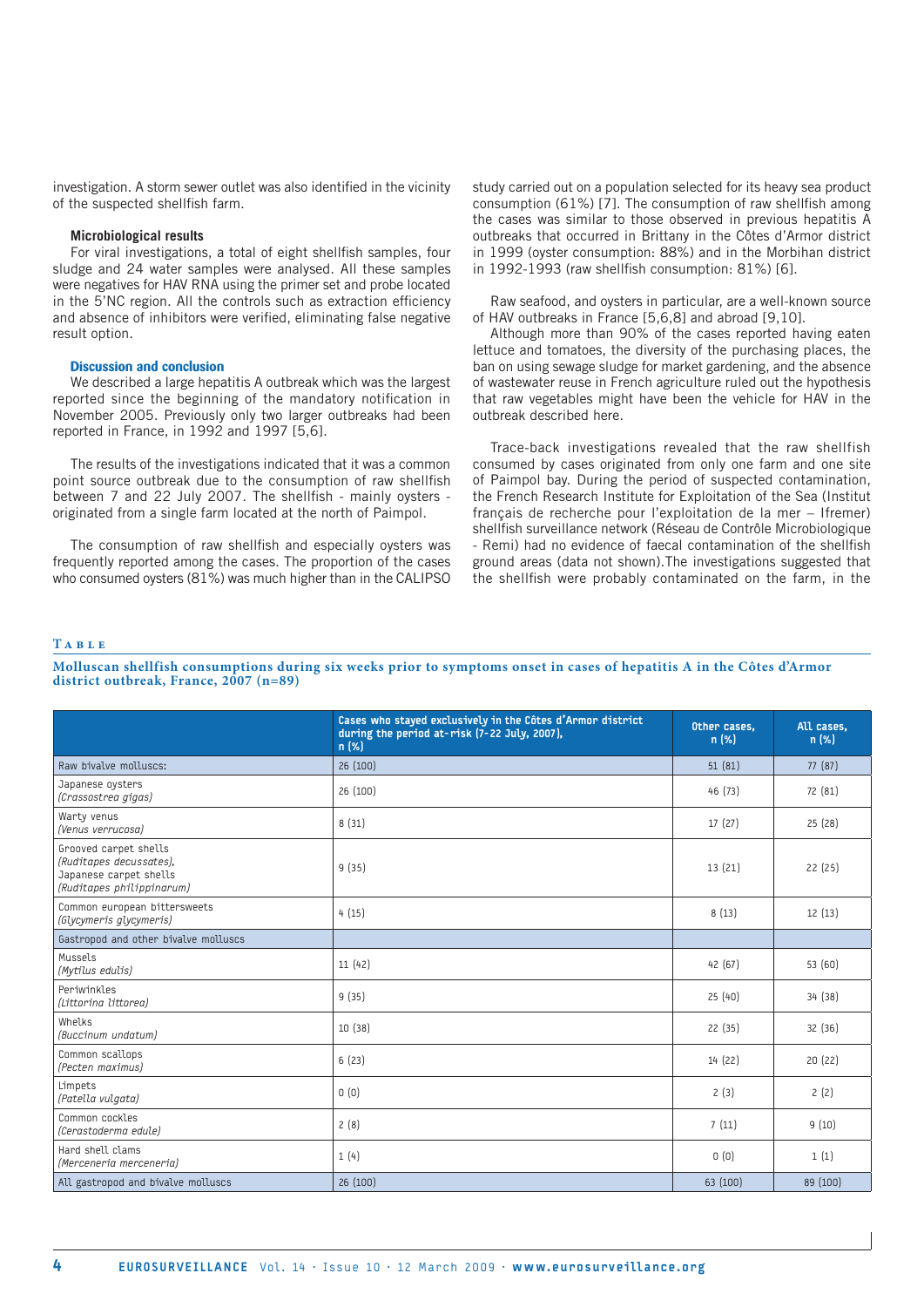submersible tanks or in a depuration land-based tank where they had been stored temporarily before being sold. The date of the shellfish contamination was difficult to assess precisely because of the storage periods. It could have occurred anytime between mid-June and the second week of July.

We did not identify the source of the shellfish contamination. Shellfish could have been tainted by sewage overflows or by wastewater releases from polluted storm sewers or from on-site sanitation facilities. The location of the farm near a storm sewer outlet increased the vulnerability of the farm's shellfish storage tanks and of its depuration tank's water supply. Heavy rains may also have contributed to the shellfish contamination as well as the neap tides which hinder the dispersion of effluents.

HAV was not isolated from any of the different samples (shellfish, sewage, storm sewage, sludge, raw and treated sewage). However, the environmental contamination was limited in time and possibly restricted to a small area. Indeed, the sampling was late with respect to the date of the estimated shellfish contamination. The epidemic curve indicated a common point source. However its right skewed shape suggested a person–to-person transmission for the few cases occurring from week 36 onwards.

The number of persons affected by the outbreak was probably higher than reported due to asymptomatic or unrecognised infections. Under-notification of hepatitis A especially outside the Côtes d'Armor district and lack of information on foreign tourists diagnosed abroad could have also contributed to underestimating the outbreak burden.

The phylogenetic analysis attributed the outbreak to a strain belonging to HAV genotype IIIA. This genotype is endemic in South-East and Central Asia (India, Nepal, Sri Lanka and Malaysia) [11], and has also been associated with outbreaks among intravenous drug users (IDUs) in Nordic countries [12]. Before 2004, this was a rare genotype in France though it had been detected in a single patient in a previous outbreak in the Côtes d'Armor district in 1999 [13]. The strain identified in the present outbreak is closely related to a strain responsible for an outbreak in a primary school in Auvergne in 2004 [14] and distinct from previously published sequences.

The previous hepatitis A outbreak (33 cases) that occurred in the Côtes d'Armor district in the winter of 1999 was also linked to the consumption of raw oysters from the Paimpol bay. Raw sewage discharged from the treatment plant and sewage overflows were suspected as the source of contamination of oysters. Two additional outbreaks of hepatitis A due to shellfish consumption have been reported in other French regions [5,8]. The outbreak we investigated occurred during the summer contrary to the other French outbreaks that occurred in winter after the Christmas holidays when raw shellfish is heavily consumed.

Control measures taken by the district authorities included prohibition of recreational shellfish harvest in the bay from 24 August to 4 September. In order to prevent further outbreaks, measures should be implemented to improve the quality of the shellfish. The general improvement of the sewage collecting and treatment installations that has been implemented since the 1999 outbreak should be continued. The monitoring of these facilities should also be used to timely alert shellfish farmers, district health and veterinary services about sewage overflows. We also recommend

assessing specific risks on each farm of the bay to identify specific hazards and possible control measures. These recommendations may contribute to preventing not only hepatitis A [15] but also other food-borne infections.

Our results highlight the fact that in a country with low HAV endemicity, such as France, consumption of raw shellfish can cause a large community outbreak. Increasing susceptibility of the European general population either from low endemic countries or from countries in transition (from moderate to low) is an important public health issue as illustrated in 2008 by reported outbreaks in several European countries [16,17].

#### .References

- 1. Couturier E, Letort MJ, Roque AM, Dussaix E, Delarocque-Astagneau E. Hépatite aiguë A en France en 2006. Première année de surveillance par la déclaration obligatoire. [Acute hepatitis A surveillance in France, 2006. First year of mandatory notification] Bull Epidemiol Hebd. 2007;(29-30):253-5.
- 2. da Silva AK, Le Saux JC, Parnaudeau S, Pommepuy M, Elimelech M, Le Guyader FS. Evaluation of removal of noroviruses during wastewater treatment, using real-time reverse transcription-PCR: different behaviors of genogroups I and II. Appl Environ Microbiol. 2007;73(24):7891-7.
- 3. Le Guyader FS, Bon F, DeMedici D, Parnaudeau S, Bertone A, Crudeli S, et al. Detection of multiple noroviruses associated with an international gastroenteritis outbreak linked to oyster consumption. J Clin Microbiol. 2006;44(11):3878-82.
- 4. Costafreda MI, Bosch A, Pinto RM. Development, evaluation, and standardization of a real-time TaqMan reverse transcription-PCR assay for quantification of hepatitis A virus in clinical and shellfish samples. Appl Environ Microbiol. 2006;72(6):3846-55.
- 5. Delarocque-Astagneau E, Hemery C, Duchen C. Epidémie d'hépatites aigues virales A - Midi-Pyrénées - 1997. Rapport d'investigation. [Outbreak of acute viral hepatitis A - Midi Pyrenees, 1997. Investigation report.] Saint-Maurice: Institut de veille sanitaire, 1998. Available from: http://www.invs.sante.fr/ publications/hepatiteA/index.html
- 6. Nuiaouet C, Ponge A, Chambaud L, Raimondeau J. La surveillance et l'investigation : à propos de 2 épidémies d'hépatite virale dans des départements littoraux [Surveillance and investigation: Considering two outbreaks of viral hepatitis in the coastal districts]. Bull Epidemiol Hebd 1993;(29):129-30.
- 7. Guérin T, Leblanc J.C. (Coordonnateur). CALIPSO. Etude des consommations alimentaires de produits de la mer et imprégnation aux éléments traces, polluants et oméga 3 [Fish and seafood consumption study and biomakers of exposure to trace elements, pollutants and omega-3]. Maisons Alfort: Agence française de sécurité des aliments, 2006.
- 8. Armengaud A. Epidémie d'hépatites virales A. Département de l'Hérault, janvier - avril 1998. [Outbreak of viral hepatitis A. Hérault district, January-April 1998]. Marseille: Cellule inter-régionale d'épidémiologie Sud-Est, 1998.
- Desenclos JC, Klontz KC, Wilder MH, Nainan OV, Margolis HS, Gunn RA. A multistate outbreak of hepatitis A caused by the consumption of raw oysters. Am J Public Health 1991 Oct;81(10):1268-72.
- 10. Lopalco PL, Malfait P, Salmaso S, Germinario C, Quarto M, Barbuti S, et al. A persisting outbreak of hepatitis A in Puglia, Italy, 1996: epidemiological follow-up. Euro Surveill 1997 Apr;2(4):31-2.
- 11. Robertson BH, Jansen RW, Khanna B, Totsuka A, Nainan OV, Siegl G, et al. Genetic relatedness of hepatitis A virus strains recovered from different geographical regions. J Gen Virol 1992 Jun;73 ( Pt 6):1365-77.
- 12. Stene-Johansen K, Skaug K, Blystad H. [Surveillance of hepatitis A by molecular epidemiologic studies]. Tidsskr Nor Laegeforen 1999 Oct 20;119(25):3725-9.
- 13. Costa-Mattioli M, Monpoeho S, Schvoerer C, Besse B, Aleman MH, Billaudel S, et al. Genetic analysis of hepatitis A virus outbreak in France confirms the co-circulation of subgenotypes Ia, Ib and reveals a new genetic lineage. J Med Virol 2001 Oct;65(2):233-40.
- 14. Santa-Ollala P, Roque-Afonso AM, Couturier E, Cottrelle B, Drougard C, Lecadet-Morin C, et al. Utilisation de tests salivaires dans l'investigation d'une épidémie d'hépatite A, Auvergne, décembre 2004 [Using saliva tests in the investigation of an outbreak of hepatitis A in Auvergne, December 2004]. Bull Epidemiol Hebd 2006;(2-3):13-5.
- 15. Doyle A, Barataud D, Gallay A, Thiolet JM, Le GS, Kohli E, et al. Norovirus foodborne outbreaks associated with the consumption of oysters from the Etang de Thau, France, December 2002. Euro Surveill. 2004;9(3):pii=451. Available from: http://www.eurosurveillance.org/ViewArticle.aspx?ArticleId=451